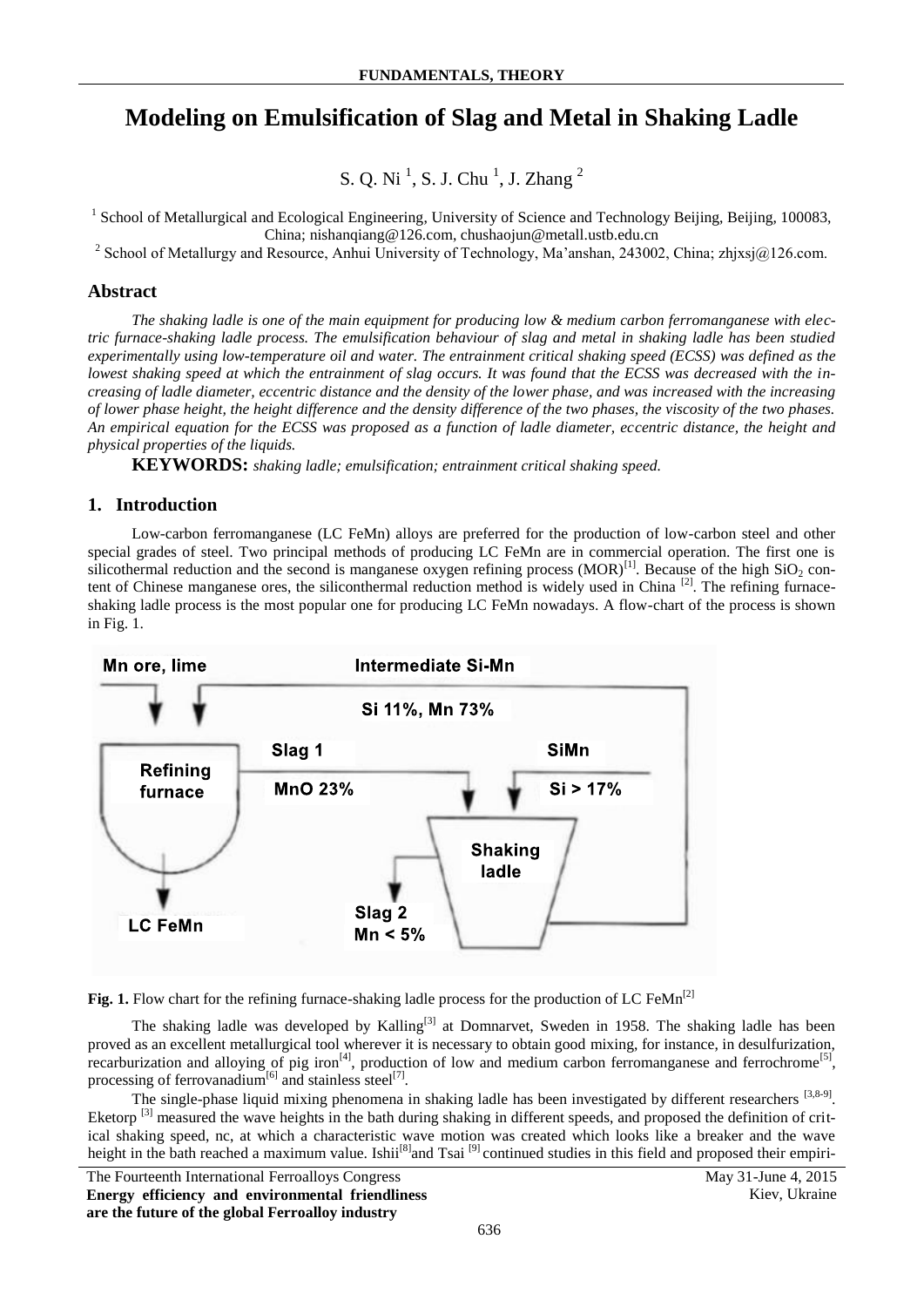cal equations for the nc as a function of R (radius of ladle, mm), H (height of bath, mm) and a (eccentricity, mm). In the earlier paper<sup>[10]</sup>, the present authors proposed another way to investigate the mixing efficiency in shaking ladle bath by measuring the mixing time, and a new critical shaking speed was defined based on mixing time. In addition, a bioreactor named orbitally shaken bioreactor which is used for the cultivation of mammalian cells has drawn the attention in recent years, and a lot of research results were reported about the single phase liquid behaviour  $[11-16]$ .

However, the mixing phenomena of two immiscible liquids have not been reported yet, though it is very important for the LC carbon FeMn. In the present work, the mixing process of slag/metal in shaking ladle was studied using low-temperature oil/water analogues. And an empirical equation for the slag entrainment critical shaking speed was proposed.

### **2. Experimental Apparatus and Procedure**

Figure 2 shows a schematic of the experimental apparatus. Water and one of the two oils listed in Tab. 1 were contained in a cylindrical vessel made of transparent acrylic resin. Three vessels were used, with different size (D=0.19 m, 0.24 m, 0.29 m). The vessel was placed on the shaking frame. The eccentricity can be continuously set within the range of 0~50 mm. The liquids behaviours were recorded by a high speed camera with a capture rate of 200 fps.



**Fig. 2.** Experimental apparatus

**Tab 1:** Operating variables and their ranges of model experiments

| Liauid      | Density               | Viscosity | Surface tension | Interface tension with water |  |  |  |
|-------------|-----------------------|-----------|-----------------|------------------------------|--|--|--|
|             | $\kappa$ g/m $\kappa$ | (mPa·s)   | (mN/m)          | (mN/m)                       |  |  |  |
| Bean oil    | 926                   |           |                 | 13.4                         |  |  |  |
| Machine oil | 933                   | 03.2      | 32.0            |                              |  |  |  |

# **3. Experimental Phenomena**

As described in an earlier paper  $[17]$  of the present authors, with the increase in the shaking speed the flow patterns of two liquid phases in shaking ladle could be classified into three types: interface oscillatory pattern, lotus-leaflike pattern and entrainment pattern (Fig 3). The two layers will maintain stratified status when the shaking speed is low, just as the interface oscillatory pattern and lotus-like pattern shows. However, the lower liquid will be entrained into the upper liquid with the increase in the shaking speed, and the entrainment pattern formed. The lowest shaking speed at which the entrainment of slag occurs is defined as the entrainment critical shaking speed (ECSS).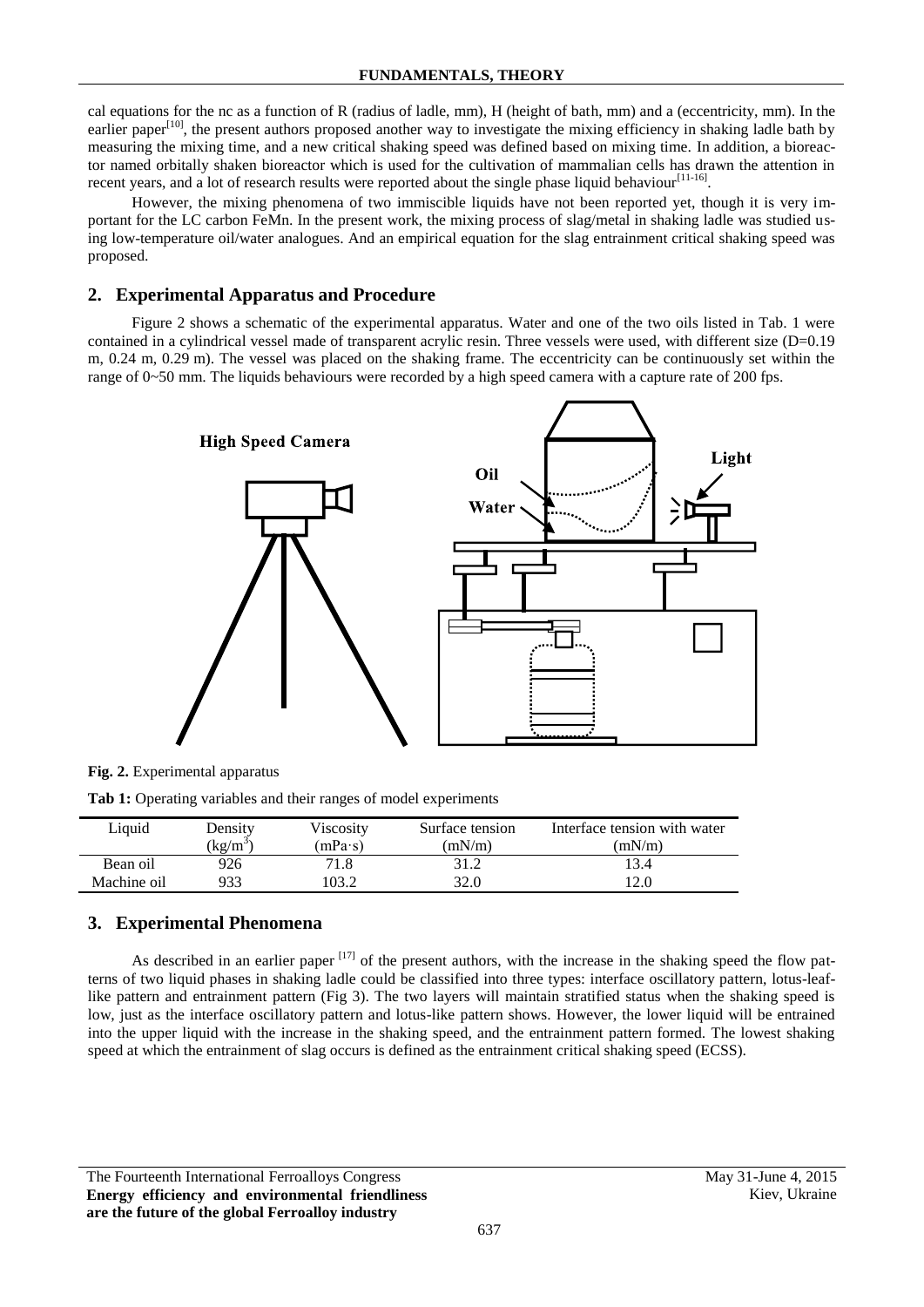# **FUNDAMENTALS, THEORY**



**State of rest** 



Lotus-leaf like pattern

Interface oscillatory pattern



**Entrainment pattern** 

**Fig. 3.** The flow patterns under different shaking speeds

# **4. Results and Discussions**

### **4.1 Effect of ladle diameter on ECSS**

The effect of ladle diameter on ECSS was studied with 3 different ladles, and the oil used in this experiment was bean oil. The experimental conditions are shown in Table 2. The relationships between ECSS and ladle diameter at four eccentric distances are shown in Fig. 4.

| Ladle diameter/m | Oil height/ $10^{-2}$ m | Water height/ $10^{-2}$ m |
|------------------|-------------------------|---------------------------|
| 0.19             | 4.4                     | 2.9                       |
| 0.24             | 5.5                     | 3.7                       |
|                  |                         | 45                        |

## **Tab. 2.** Experimental conditions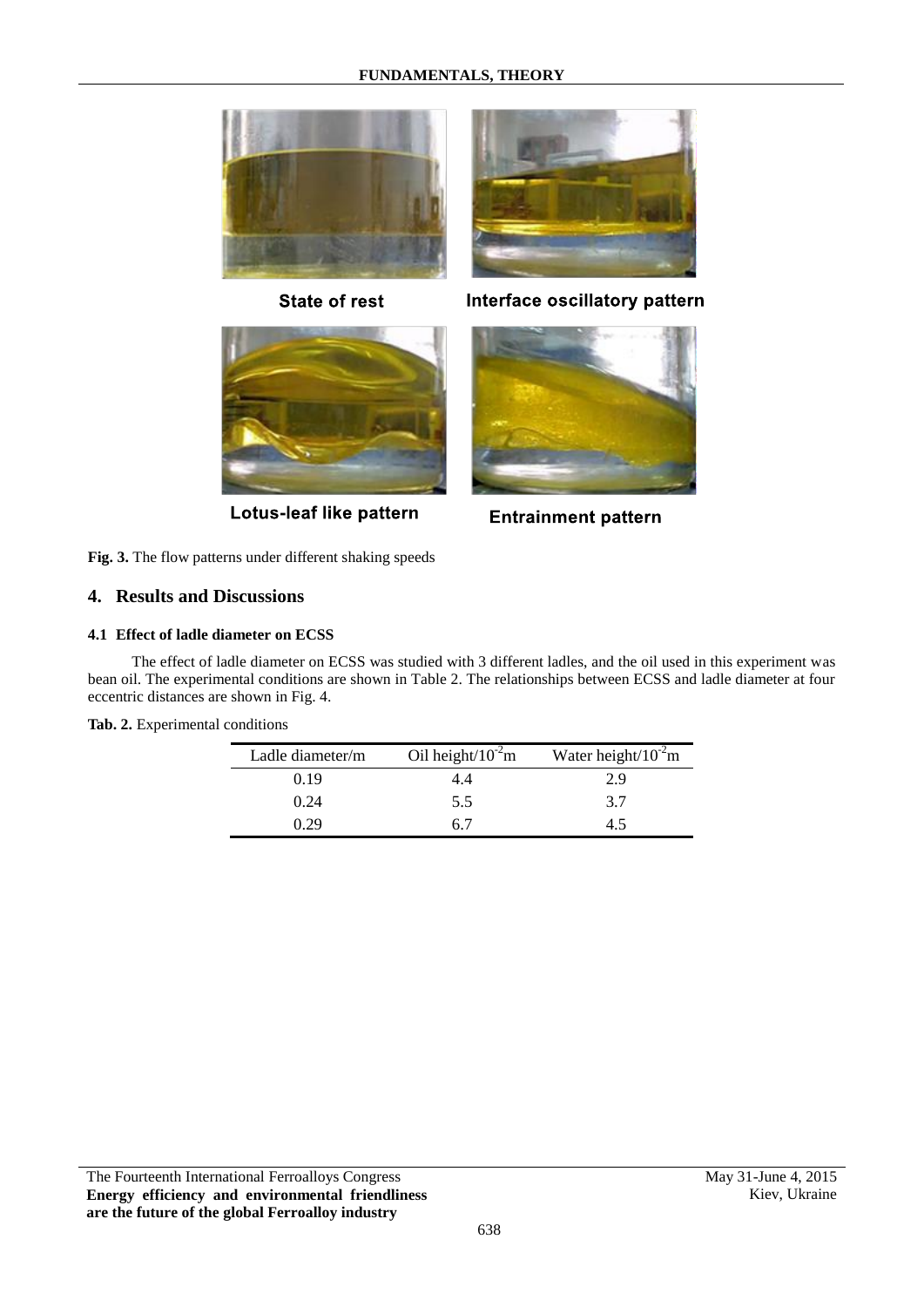

#### **Fig. 4.** Effect of shaking ladle diameter on ECSS

As can be seen from Fig. 4, the ECSS decreases with the increase in ladle diameter. It indicates that bigger ladle is more favourable for the mixing of slag and metal in shaking ladle. In addition, the dissipating heat of unit volume molten liquid in a bigger vessel is less than that in a smaller one, which will reduce the heat loss in the process of production.

#### **4.2 Effect of liquid height on the ECSS**

The ladle diameter used in this experiment is 0.29 m and the eccentric distance is 1.5 cm. The height of water is 3.4 cm, and the height ratio of oil and water varies with the change of bean oil height. The effect of liquid height ratio on the ECSS is shown in Fig. 5. It can be seen from Fig. 5 that the ECSS increased with the increasing height ratio of the two phases. It indicates that the less slag was better for mixing of slag and metal. When the amount of slag increases, the shaking speed should be increased in order to promote better two-phase mixing.





#### **4.3 Effect of eccentric distance on the ECSS**

The value of eccentric distance determines the shaking amplitude of the shaking ladle, which is very important for the emulsification of slag and metal. The effect of eccentric distance on the ECSS was investigated in three ladles with different diameters. The experimental results are shown in Fig. 6. As can be seen from Fig. 6, the ECSS decreases with the increase in the eccentric distance indicating that a larger eccentric distance is favourable for the emulsification of the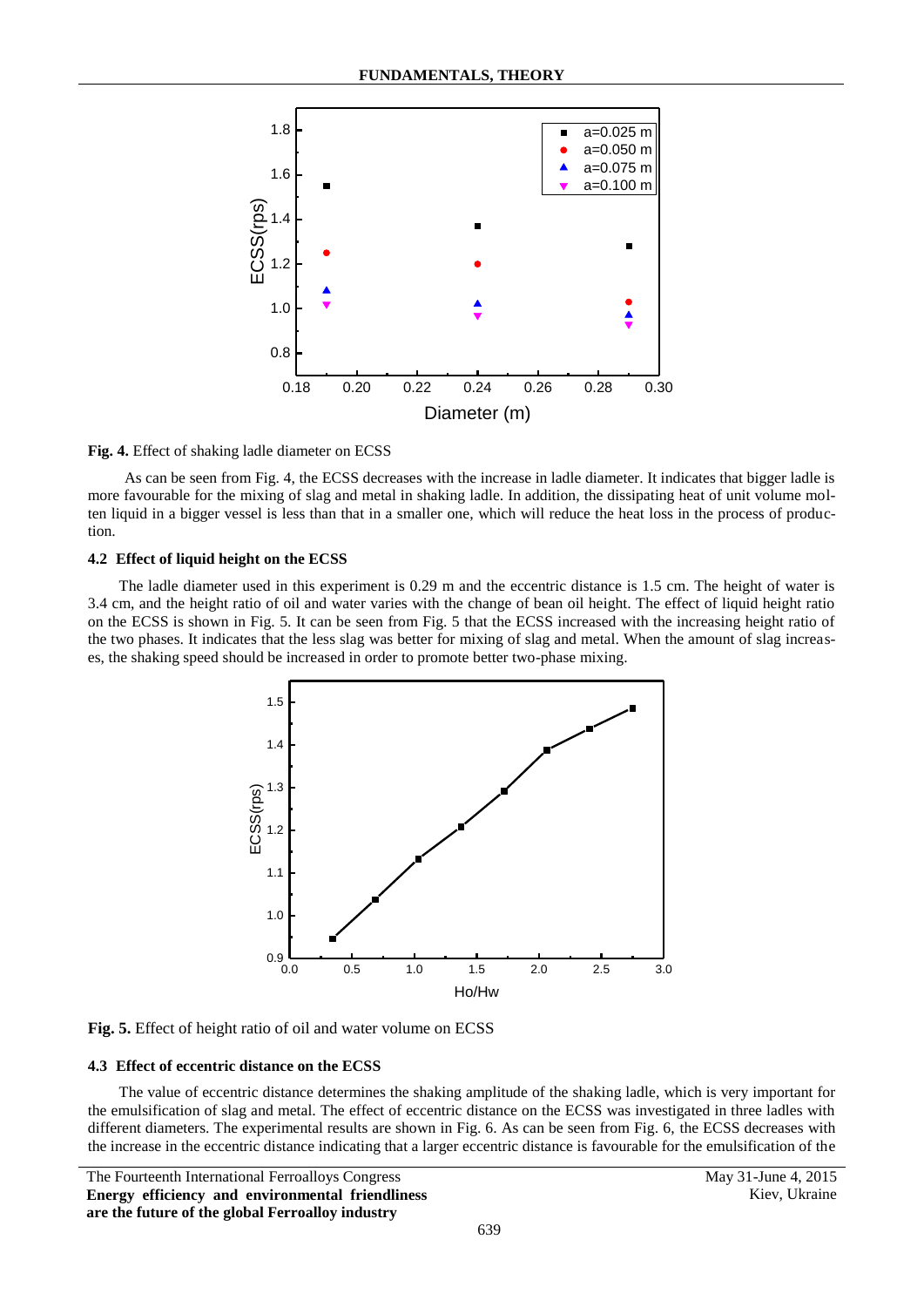two phases.



### **Fig. 6.** Effect of eccentric distance on ECSS

### **4.4 Effect of upper phase property on the ECSS**

In actual production, slag phase composition and physical parameters will be different depending on different products. Bean oil and machine oil were used to investigate the effect of upper phase property of ECSS in shaking ladle. The properties of the two oils are listed in Table 1. It can be seen from Table 1 that the main difference between the two oils is the value of viscosity. The experimental result is shown in Fig. 7. As can be seen from Fig. 7, the ECSS for machine oil-water system is lower than that for the bean oil-water system. It indicates that the lower viscosity makes mixing easier.



#### **Fig. 7.** Effect of upper phase property on ECSS

#### **4.5 Effect of lower phase density on the ECSS**

Gravity is the main force to stabilize the interface of two phases in shaking ladle. A NaCl aqueous solution was used to investigate the effect of lower phase density on ECSS. The densities of the three liquids are listed in Table 3. The experimental results are shown in Fig. 8. It can be seen that the bean oil-NcCl aqueous solution system, for which the density difference is bigger, is easier to mix with each other in shaking ladle when the height ratio of the two-phase

The Fourteenth International Ferroalloys Congress May 31-June 4, 2015 **Energy efficiency and environmental friendliness are the future of the global Ferroalloy industry**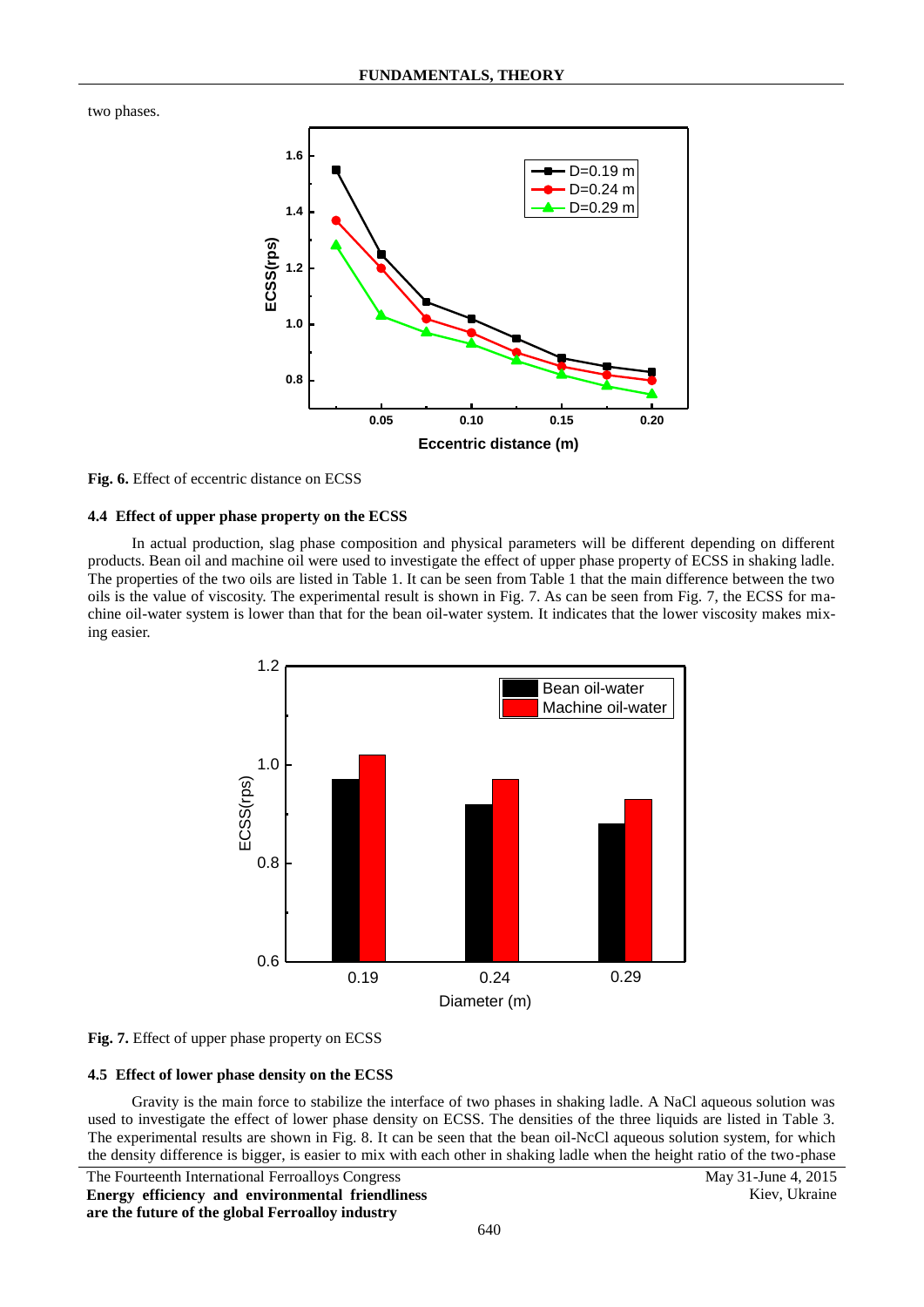|  |  |                                                         | is small. However, with the increase in the ratio, the effect of the lower phase density decreased and could be ignored. |  |  |  |
|--|--|---------------------------------------------------------|--------------------------------------------------------------------------------------------------------------------------|--|--|--|
|  |  | Tab. 3. The density differences between the two systems |                                                                                                                          |  |  |  |

|                                                   | <b>Bean oil-water</b> | <b>Bean oil-NaClaqueous solution</b> |
|---------------------------------------------------|-----------------------|--------------------------------------|
| Lower phase density $\left(\frac{kg}{m^3}\right)$ | 1000                  | 1190                                 |
| Upper phase density $\left(\frac{kg}{m^3}\right)$ | 926                   | 926                                  |
| Density difference $\left(\frac{kg}{m^3}\right)$  |                       | 264                                  |



**Fig. 8.** Effect of lower phase density on ECSS

### **4.6 Dimensional analysis**

Based on experimental results and the preceding discussion, one can carry out a preliminary dimensional analysis by assuming that the ECSS is dependent on the variables listed in the following correlation: erimental results and the preceding discussion, one can<br>the ECSS is dependent on the variables listed in the follow<br> $N_{ce} = f(D, a, H_w, \Delta H, \mu_o, \mu_w, \rho_w, \Delta \rho, \sigma_{ow}, g)$ 

$$
U_{ce} = f(D, a, H_w, \Delta H, \mu_o, \mu_w, \rho_w, \Delta \rho, \sigma_{ow}, g) \tag{1}
$$

where  $N_{\rm ce}$  (rps) is the ECSS; *D* (m) is the ladle diameter; *a* is the eccentric distance;  $H_w$  (m) is the lower phase height; Δ*H* (m) is the height difference of lower and upper phases; *μw* (Pa·s) is the viscosity of water and*μo*(Pa·s) is the viscosity of oil;  $\rho_w$  (kg/m<sup>3</sup>) is the density of lower phase and  $\Delta \rho$  (kg/m<sup>3</sup>) is the density difference of lower and upper phases;  $\sigma_{ow}$ is the interfacial tension between the two liquids; g is the gravitational constant.

In Eq. (1), there are 11 variables and three fundamental dimensions; therefore, eight dimensionless groups are to be obtained:

$$
\pi_1 = \frac{D}{H_w} \tag{2}
$$

$$
\pi_2 = \frac{a}{H_w} \tag{3}
$$

$$
\pi_3 = \frac{\Delta H}{H_w} \tag{4}
$$

$$
\pi_4 = \frac{\rho_w^2 g H_w^3}{\mu_o^2} \tag{5}
$$

$$
\pi_5 = \frac{\rho_w^2 g H_w^3}{\mu_w^2} \tag{6}
$$

$$
\pi_6 = \frac{\Delta \rho}{\rho_w} \tag{7}
$$

$$
\pi_7 = \frac{\rho_w g H_w^2}{\sigma_{ow}}
$$
\n(8)

The Fourteenth International Ferroalloys Congress May 31-June 4, 2015 **Energy efficiency and environmental friendliness** 

**are the future of the global Ferroalloy industry**

Kiev, Ukraine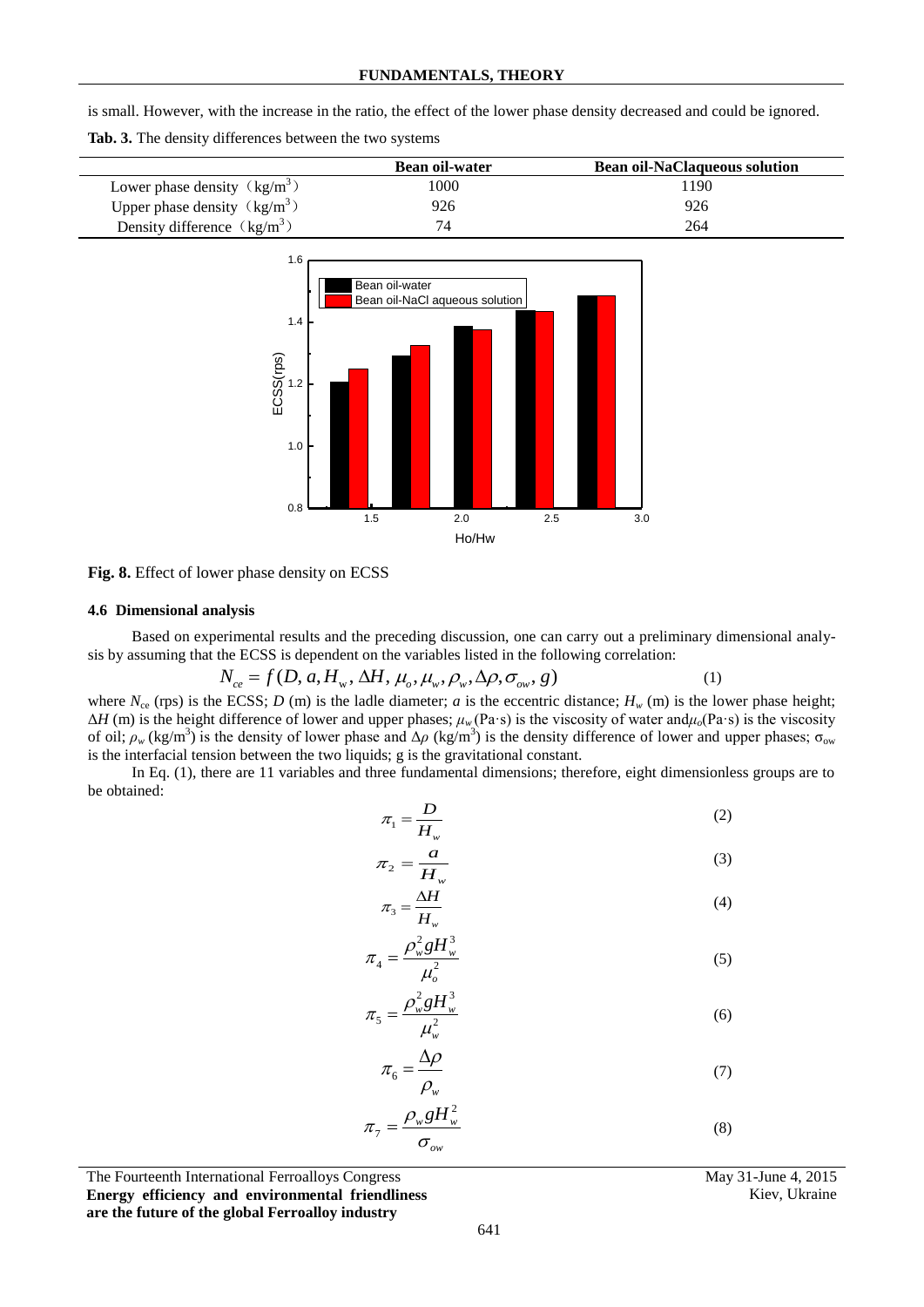$$
\pi_{8} = \frac{N_c^2}{gH_w} \tag{9}
$$

Through dimensional analysis, the Eqs. (2) to (9) lead to the functional relationship that  
\n
$$
\pi_8 = f(\pi_1, \pi_2, \pi_3, \pi_4, \pi_5, \pi_6, \pi_7)
$$
\n(10)

or, for the first memeber of a polynomial series, that

$$
\pi_8 = K \pi_1^{\alpha_1} \pi_2^{\alpha_2} \pi_3^{\alpha_3} \pi_4^{\alpha_4} \pi_5^{\alpha_5} \pi_6^{\alpha_6} \pi_7^{\alpha_7}
$$
\n(11)

By applying multiple regression analysis to the experimental results, the following relationship between the and other independent variables was obtained:<br>  $N_{ce} = 2.36 \times 10^4 D^{-0.83} a^{-0.27} H_w^{0.51} \Delta H^{0.07} \mu_o^{0.05} \mu_w^{0.7$ ECSS and other independent variables was obtained:

$$
N_{ce} = 2.36 \times 10^4 D^{-0.83} a^{-0.27} H_w^{0.51} \Delta H^{0.07} \mu_o^{0.05} \mu_w^{0.74} \rho_w^{-0.80} \Delta \rho^{0.12}
$$
 (12)

Fig. 9 compares the measured values and calculated values of the ECSS at different experimental conditions. The measurement is approximated by Eq. (12) with a scatter of  $\pm 10\%$ .



**Fig. 9.** Relation between measured and calculated values of ECSS

## **5. Conclusion**

The entrainment critical shaking speed has been studied experimentally using bean oil-water system and machine oil-water system. From the present work, the following conclusions can be drawn:

(1) The ECSS was decreased with the increase in the ladle diameter, eccentric distance and the density of the lower phase, and was increased with the increase in lower phase height, the height difference and the density difference of the two phases, the viscosity of the two phases;

(2) Dimensional analysis was used to express the empirical equation of ECSS. With the present modelling study, the empirical equation can be expressed as fol-(2) Dimensional analysis was used to express the empirical equation of the empirical equation equation can be lows:  $N_{ce} = 2.36 \times 10^4 D^{-0.83} a^{-0.27} H_w^{0.51} \Delta H^{0.07} \mu_o^{0.05} \mu_w^{0.74} \rho_w^{-0.80} \Delta \rho^{0.12}$ .

## **Acknowledgements**

The authors gratefully acknowledge research funding from the National Natural Science Foundation of China (Nos. 51274030 and 51204001).

- [1] M. Gasik. Handbook of ferroalloys: theory and technology. Oxford: Butterworth-Heinemann, 2013.
- [2] J. H.Zhou, Z. Z.Yang. The development of technology for the production of refined ferromanganese in China [C]. INFACON 6. Proceedings of the international ferroalloys congress, Cape Town. Volume 1. Johannesburg, SAIMM, 1992: 145-147.
- [3] S. Eketorp. The mixing ladle, a new metallurgical tool [J]. Journal of Metals, 1960, (1): 44-48.
- [4] G. J. Jenkins. The application of the shaking ladle for treatment of molten metal at BSC Landore foudry[J]. British Foundryman, 1979, Jun, Suppl. 151-153.

The Fourteenth International Ferroalloys Congress May 31-June 4, 2015 **Energy efficiency and environmental friendliness are the future of the global Ferroalloy industry**